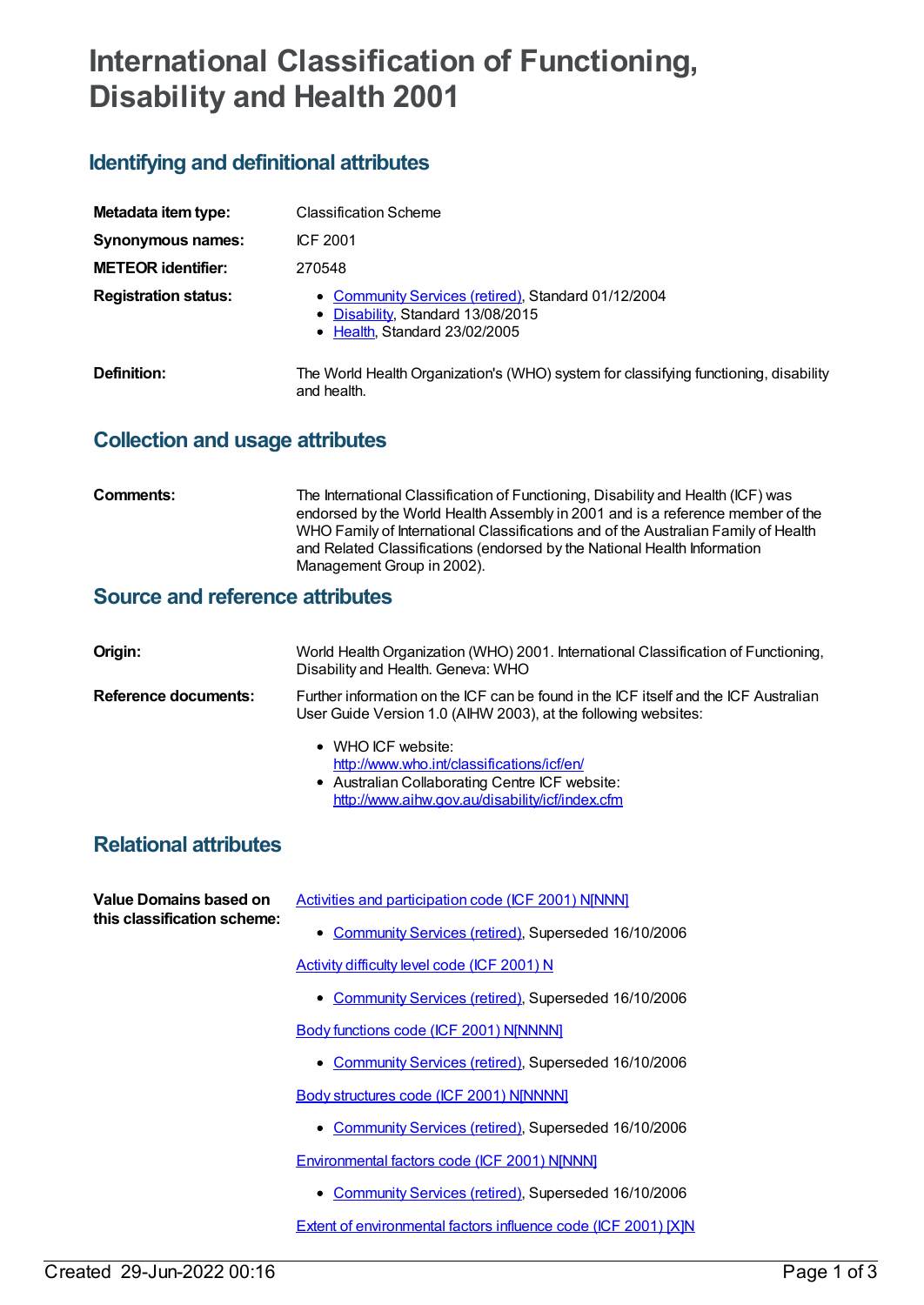[Community](https://meteor.aihw.gov.au/RegistrationAuthority/1) Services (retired), Superseded 16/10/2006

#### [Impairment](https://meteor.aihw.gov.au/content/288437) extent code (ICF 2001) N

[Community](https://meteor.aihw.gov.au/RegistrationAuthority/1) Services (retired), Superseded 16/10/2006

[Impairment](https://meteor.aihw.gov.au/content/288458) location code (ICF 2001) N

• [Community](https://meteor.aihw.gov.au/RegistrationAuthority/1) Services (retired), Superseded 16/10/2006

[Impairment](https://meteor.aihw.gov.au/content/288474) nature code (ICF 2001) N

• [Community](https://meteor.aihw.gov.au/RegistrationAuthority/1) Services (retired), Superseded 16/10/2006

[Participation](https://meteor.aihw.gov.au/content/288534) extent code (ICF 2001) N

[Community](https://meteor.aihw.gov.au/RegistrationAuthority/1) Services (retired), Superseded 16/10/2006

#### [Participation](https://meteor.aihw.gov.au/content/320555) extent code (ICF 2001) N

- [Community](https://meteor.aihw.gov.au/RegistrationAuthority/1) Services (retired), Standard 16/10/2006
- [Disability](https://meteor.aihw.gov.au/RegistrationAuthority/16), Standard 13/08/2015
- [Health](https://meteor.aihw.gov.au/RegistrationAuthority/12), Standard 29/11/2006

#### [Impairment](https://meteor.aihw.gov.au/content/320628) nature code (ICF 2001) N

- [Community](https://meteor.aihw.gov.au/RegistrationAuthority/1) Services (retired), Standard 16/10/2006
- [Disability](https://meteor.aihw.gov.au/RegistrationAuthority/16), Standard 13/08/2015
- [Health](https://meteor.aihw.gov.au/RegistrationAuthority/12), Standard 29/11/2006

#### [Impairment](https://meteor.aihw.gov.au/content/320636) location code (ICF 2001) N

- [Community](https://meteor.aihw.gov.au/RegistrationAuthority/1) Services (retired), Standard 16/10/2006
- [Disability](https://meteor.aihw.gov.au/RegistrationAuthority/16), Standard 13/08/2015
- [Health](https://meteor.aihw.gov.au/RegistrationAuthority/12), Standard 29/11/2006

#### Extent of [environmental](https://meteor.aihw.gov.au/content/320640) factors influence code (ICF 2001) [X]N

- [Community](https://meteor.aihw.gov.au/RegistrationAuthority/1) Services (retired), Standard 16/10/2006
- [Disability](https://meteor.aihw.gov.au/RegistrationAuthority/16), Standard 13/08/2015
- [Health](https://meteor.aihw.gov.au/RegistrationAuthority/12), Standard 29/11/2006

#### Body structure code (ICF 2001) [AN\[NNNN\]](https://meteor.aihw.gov.au/content/320644)

- [Community](https://meteor.aihw.gov.au/RegistrationAuthority/1) Services (retired), Standard 16/10/2006
- [Disability](https://meteor.aihw.gov.au/RegistrationAuthority/16), Standard 13/08/2015
- [Health](https://meteor.aihw.gov.au/RegistrationAuthority/12), Standard 29/11/2006

### Activities and [participation](https://meteor.aihw.gov.au/content/320669) code (ICF 2001) AN[NNN]

- [Community](https://meteor.aihw.gov.au/RegistrationAuthority/1) Services (retired), Standard 16/10/2006
- [Disability](https://meteor.aihw.gov.au/RegistrationAuthority/16), Standard 13/08/2015
- [Health](https://meteor.aihw.gov.au/RegistrationAuthority/12), Standard 29/11/2006

### Body function code (ICF 2001) [AN\[NNNN\]](https://meteor.aihw.gov.au/content/321690)

- [Community](https://meteor.aihw.gov.au/RegistrationAuthority/1) Services (retired), Standard 16/10/2006
- [Disability](https://meteor.aihw.gov.au/RegistrationAuthority/16), Standard 13/08/2015
- [Health](https://meteor.aihw.gov.au/RegistrationAuthority/12), Standard 29/11/2006

## [Environmental](https://meteor.aihw.gov.au/content/321693) factor code (ICF 2001) AN[NNN]

- [Community](https://meteor.aihw.gov.au/RegistrationAuthority/1) Services (retired), Standard 16/10/2006
- [Disability](https://meteor.aihw.gov.au/RegistrationAuthority/16), Standard 13/08/2015
- [Health](https://meteor.aihw.gov.au/RegistrationAuthority/12), Standard 29/11/2006

### Activity need for [assistance](https://meteor.aihw.gov.au/content/324481) code N

- [Community](https://meteor.aihw.gov.au/RegistrationAuthority/1) Services (retired), Standard 16/10/2006
- [Disability](https://meteor.aihw.gov.au/RegistrationAuthority/16), Standard 13/08/2015
- [Health](https://meteor.aihw.gov.au/RegistrationAuthority/12), Standard 29/11/2006